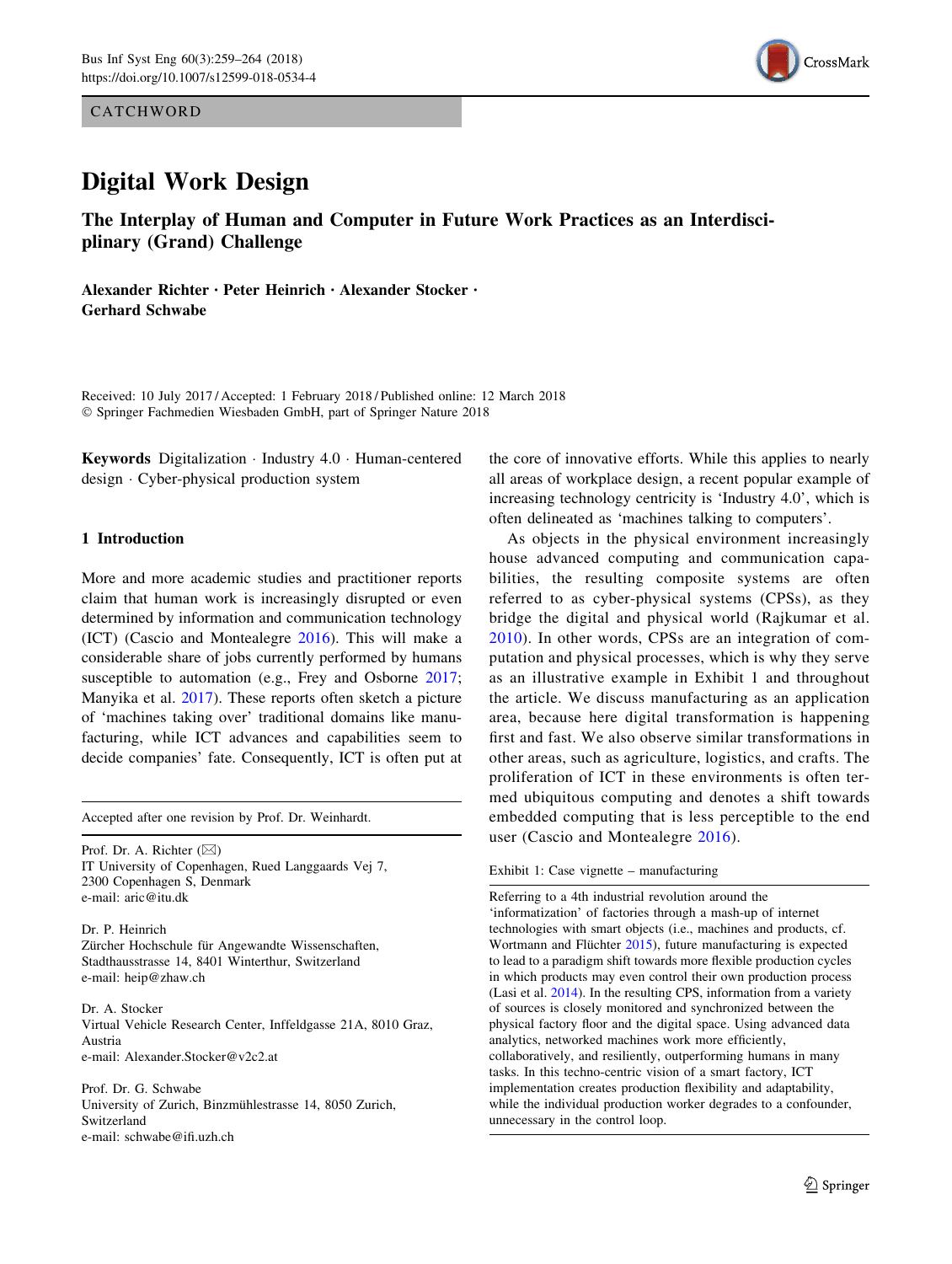<span id="page-1-0"></span>In a different vision of future manufacturing, achieving flexibility and adaptability in the production system requires a new positioning of production workers. Recently, several innovative companies actively started to rediscover the importance of humans as the most flexible entity in industrial processes like production or maintenance, and they acknowledge the human worker as the central element in smart factories. Humans embody capabilities that go far beyond what machines can achieve. At the same time, humans now require better ICT support to exploit their capabilities when it comes to increasingly differentiated work practices.

Recognizing that industrial work is becoming increasingly flexible, the European Commission has called for strategies to achieve new human-centered manufacturing work environments based on safety and worker satisfaction, aiming to enhance the role of humans in manufacturing (European Commission [2013\)](#page-5-0). With their recent call and by funding research projects in the range of more than 100 million euros, the European Commission underlines the fact that modern ICT should embody capabilities to adapt to the needs and requirements of workers instead of seeking ways to remove humans from the processes.

This article identifies digital work design (DWD) as a research area and a (grand) challenge of business information systems engineering. Building on a thorough understanding of existing human work practices and the subsequent design and implementation of ICT artifacts, DWD reinstates the human worker at the core of information systems development efforts. This requires an integrated, interdisciplinary, participative, and agile approach, which allows identifying, analyzing, and supporting human work practices and their context in a predominantly digital environment.

DWD aims to facilitate current and future work practices of employees through digital technologies. After identifying DWD's roots in long-standing traditions of workplace studies, we elaborate on its key characteristics. Next, we demonstrate through examples how DWD can be applied in manufacturing – from the initial data collection up to the iterative solution development cycle and possible outcomes. To conclude, we mention key points where DWD stands out from other approaches and present an outlook on the future in the form of research questions.

# 2 The Roots and Key Characteristics of Digital Work Design

Workplace design has a long-standing tradition in ergonomics (Luczak [2013](#page-5-0)) and human-oriented computer science (Floyd et al. [1989\)](#page-5-0). Based on Northern European ethics of social partnership, workplace study designs have been refined for many years, for example by using ethnographic approaches (e.g., Randall et al. [2007\)](#page-5-0) and by developing a vast array of human-centered design methodologies (e.g., Rosson and Carroll [2002](#page-5-0)).

In recent years the nature of work has significantly changed. While traditional workplace design targeted physical environments augmented by ICT, today's work environment has become predominantly digital, with some remaining physical parts. At the same time, smart software environments have replaced traditional human capabilities to make sense of the physical work environment and to execute mainly routine tasks.

A digital work environment simultaneously demands and enhances different human capabilities, such as the ability to flexibly respond to unforeseen events, learn continuously, or solve novel problems collaboratively (Brynjolfsson and McAfee [2014\)](#page-5-0). If one accepts this change in the nature of work, researchers and practitioners need new approaches to analyze and (re)design work practices. This requires a basic understanding of the traditional field of work design (Humphrey et al. [2007;](#page-5-0) Parker et al. [2001;](#page-5-0) Wall et al. [1990](#page-5-0)).

Table 1 Traditional work design vs. digital work design

| <b>Dimensions</b>     | Traditional work design                                             | Digital work design                                                    |
|-----------------------|---------------------------------------------------------------------|------------------------------------------------------------------------|
| Target                | Designing the physical environment augmented with ICT               | Transforming work practices enabled by ICT                             |
| Object of study       | Automation of top-down defined business processes for<br>efficiency | Understanding practices and providing ICT that supports<br>flexibility |
| Role of human         | Operating tools and machines                                        | Orchestrating tools and machines                                       |
| Human<br>capabilities | Coordinating and efficient handling of tasks                        | Creativity, problem solving, learning                                  |
| Role of ICT           | Replacing strenuous human work (machine-centric)                    | Augmenting human capabilities (human-centric)                          |
| ICT capabilities      | Production system                                                   | Cyber-physical production system                                       |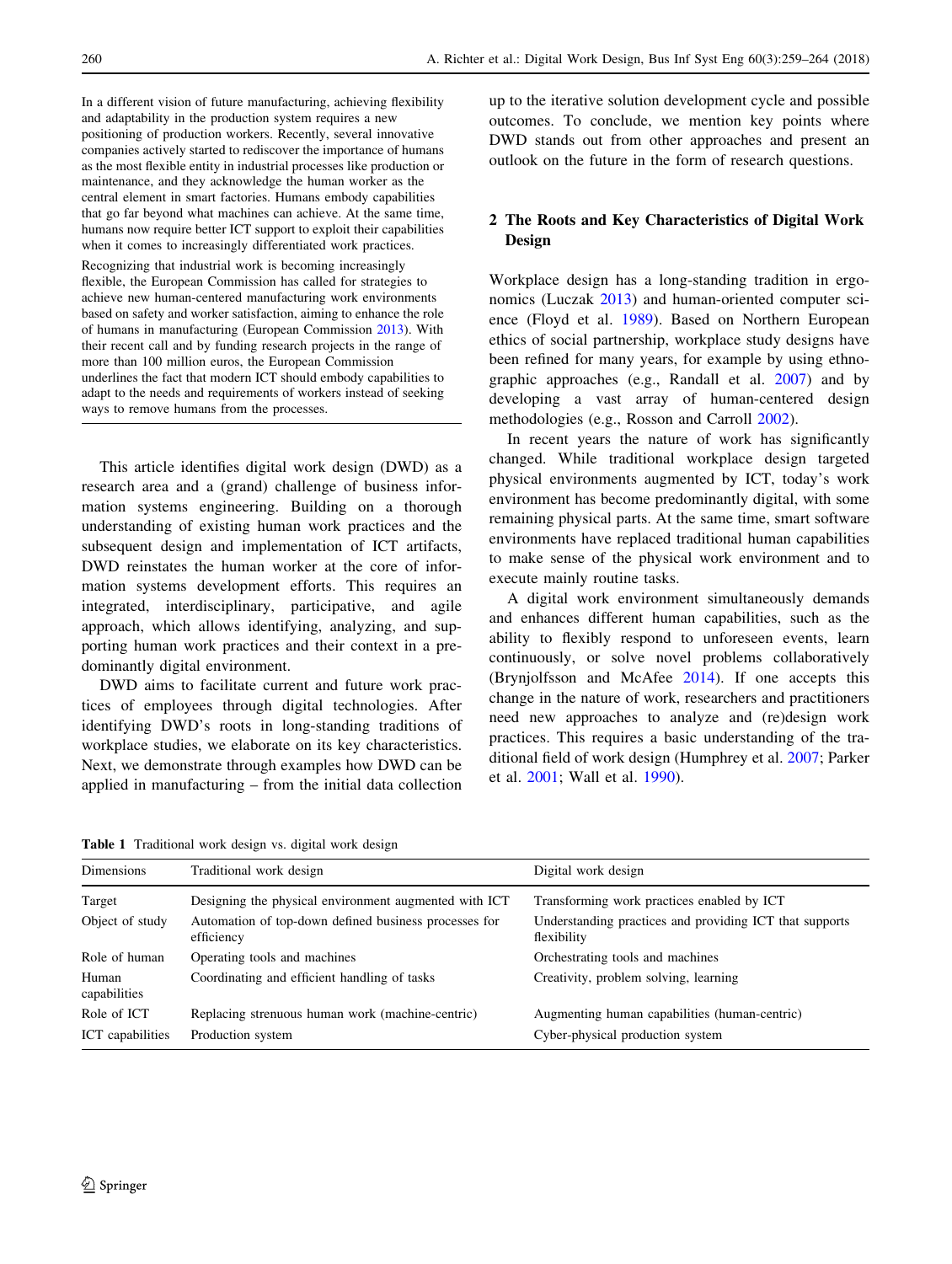Fig. 1 Work design characteristics and work outcomes (based on Humphrey et al. [2007](#page-5-0))



As Fig. 1 shows, traditional work design touches on motivational (e.g., autonomy and task variety), social (e.g., interdependence), and contextual (e.g., ergonomics) work design characteristics. It enables organizations to leverage the envisaged opportunities in terms of different outcomes: behavioral (e.g., performance), attitudinal (e.g., job satisfaction) or well-being (e.g., stress).

Supporting employees through ICT in their daily work environment can be understood as a wicked problem. Wicked problems are defined as problems where there is no 'correct' solution, but where a (possibly infinite) number of 'good' and 'bad' solutions exist, defined by the value they create (Schoder et al. [2014\)](#page-5-0). Designing successful digital solutions can therefore not be done in a linear way. Many existing large-scale systems fail to support the solution of wicked problems. It has been argued for years that those attempts are based on an oversimplified understanding of the nature of human work. It has been proposed that software should be designed in close interaction with the workers it is aimed for, starting with exploring their work practices and then developing appropriate solutions (e.g., Mumford [2003\)](#page-5-0). Therefore, DWD makes the individual the focus of ICT development efforts. It is characterized by a number of distinct features, as illustrated in Exhibit 2.

#### Exhibit 2: Key characteristics of digital work design and a definition

Practice-centeredness: The primary design objective is to improve and transform existing human work practices by providing them with information technologies that fulfil their needs. A rich and holistic understanding of work practices and needs of the individual actors is therefore inevitable. Practices always include an array of material resources (Nicolini [2012\)](#page-5-0). All this necessitates a close interaction with those actors when analyzing how they work and when evaluating developed prototypes.

Contextualization: Analyzed work practices and identified needs are context-specific (Feldman and Orlikowski [2011](#page-5-0)). Instead of defining generic requirements to envisaged solutions with lists of system functions, it is necessary to understand and describe how relevant stakeholders act in the current situation, and how the envisaged digital solution can be used in a specific (organizational, physical, and social) context to improve the situation.

Design for flexibility: Human workers have individual, diverging, and continuously changing needs. Therefore, it is necessary to design usable, useful, and malleable digital solutions (Richter and Riemer [2013](#page-5-0)) that can be adopted easily and flexibly, according to their specific needs.

Agility and participation: Integrating workers into the digital solution design process urges digital technology designers to first and quickly come up with lightweight solution approaches to ensure a ''common understanding'' for the next design steps. 'Cooperative prototyping' (Bødker and Grønbæk [1991\)](#page-5-0) enables worker feedback in all design steps, from the earliest mock-ups to demonstrator, validator, and pilot. While users do not have to participate in all aspects of a design project, it is important to allow them to contribute to creating choices (Bratteteig and Wagner [2016\)](#page-5-0).

Interdisciplinarity: Designing digital technology for a group of people implies background knowledge about how humans behave as individuals (psychology) and in a group (sociology), as a basis to develop software (computer science) and implement it in an organizational work context (information systems, organizational science) (Wagner et al. [2010](#page-5-0)). Boundary objects are often used to facilitate communication with stakeholders, coming from various disciplines (Bergman et al. [2007](#page-5-0)).

In summary, we define digital work design as an agile, participative, and interdisciplinary process of designing flexible workplaces by putting human work practices and their context in the center when investigating the potential of digital technologies.

#### 3 Applying Digital Work Design

As highlighted before, DWD necessitates a deep understanding of work practices, embedded in the organizational contexts, and thereafter defining requirements for sociotechnical solutions that allow work to be more autonomous and varying, and enabling workers to learn and connect with one another. Figure [2](#page-3-0) shows a DWD process in a manufacturing context, from the initial data collection to the iterative solution development cycle.

To capture and understand the as-is situation, a number of qualitative and quantitative data collection methods can be used. Qualitative methods include observations, focus groups, thinking aloud, and interviews. Quantitative methods include mining processes and surveys. To embed the identified requirements in a rich context, it is necessary to describe the actors (e.g., in form of personas (Pruitt and Grudin [2003;](#page-5-0) Nielsen [2012\)](#page-5-0)) and how they currently perform their work. The latter is done by highlighting critical issues in their daily activities that yield improvement potential (in problem scenarios), and suggest how the workers could be supported with sociotechnical solutions (in activity scenarios) in a narrative style. It is crucial that these narrative descriptions of present and future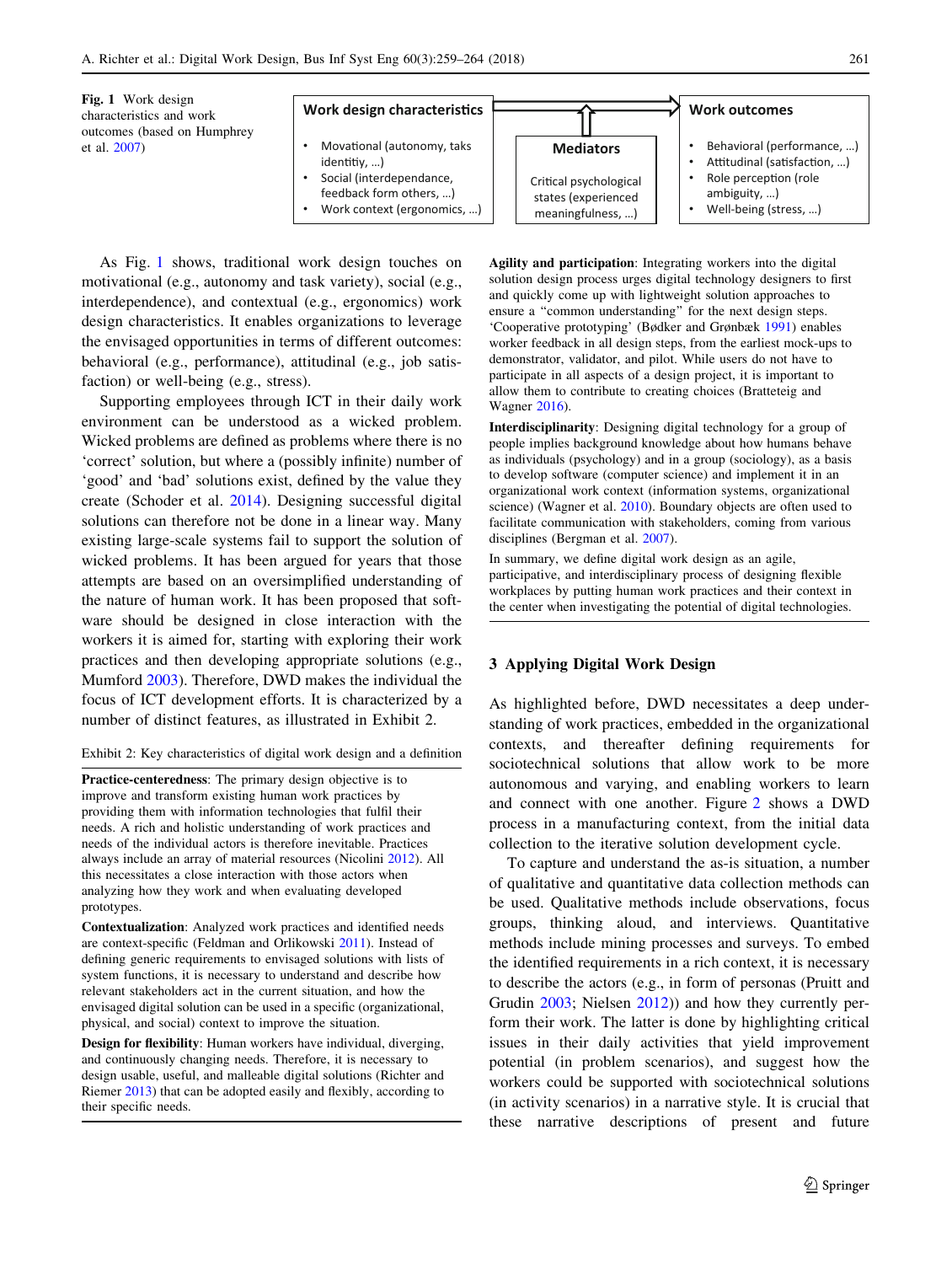<span id="page-3-0"></span>



environments are co-designed with the stakeholders involved to facilitate acceptance of the intended solution and take care of stakeholder expectations from the launch of the project (Bødker et al. [2009\)](#page-5-0). Solution design and implementation have to be highly iterative and supported by a number of prototypical implementations with a rising degree of maturity. These design activities do not solely focus on technical artifacts. In addition, processes, methodologies, and general concepts can be subject to design activities.

Digital work designers must understand how and why things work before they can provide a digital solution to support work practices. The core challenge of DWD can therefore be broken up into two questions:

- (1) How can we understand current work practices to turn them into digitally empowered work practices of the future? (As-is situation)
- (2) How can we transform this in-depth information into digital artifacts that support and transform envisaged work practices in the best possible way? (To-be solutions)

Referring to our earlier example of DWD in a manufacturing context, it is essential to study daily worker routines that have evolved over time in a production environment due to continuously changing requirements (e.g., smaller lot sizes, mass customization, open innovation, changing work cultures, or changing production models). These work practices often oppose top-down specified production processes, and studying these processes creates a deeper understanding of individual needs.

DWD contributes to a better understanding of technologies-in-practice, that is, the ways in which people adopt information and communication technology in their particular context (Orlikowski [2000](#page-5-0)). Applying this holistic approach helps to identify requirements for the development of new adaptive human-centered automation approaches and prepares their implementation in organizations in terms of cultural change. At the same time, the problem scenarios function as reminders of positive aspects in the current situation in terms of motivational (e.g., autonomy and task variety) and social (e.g., interdependence) work design characteristics (Humphrey et al. [2007;](#page-5-0) Parker et al. [2001\)](#page-5-0) that should not be changed by the digital transformation.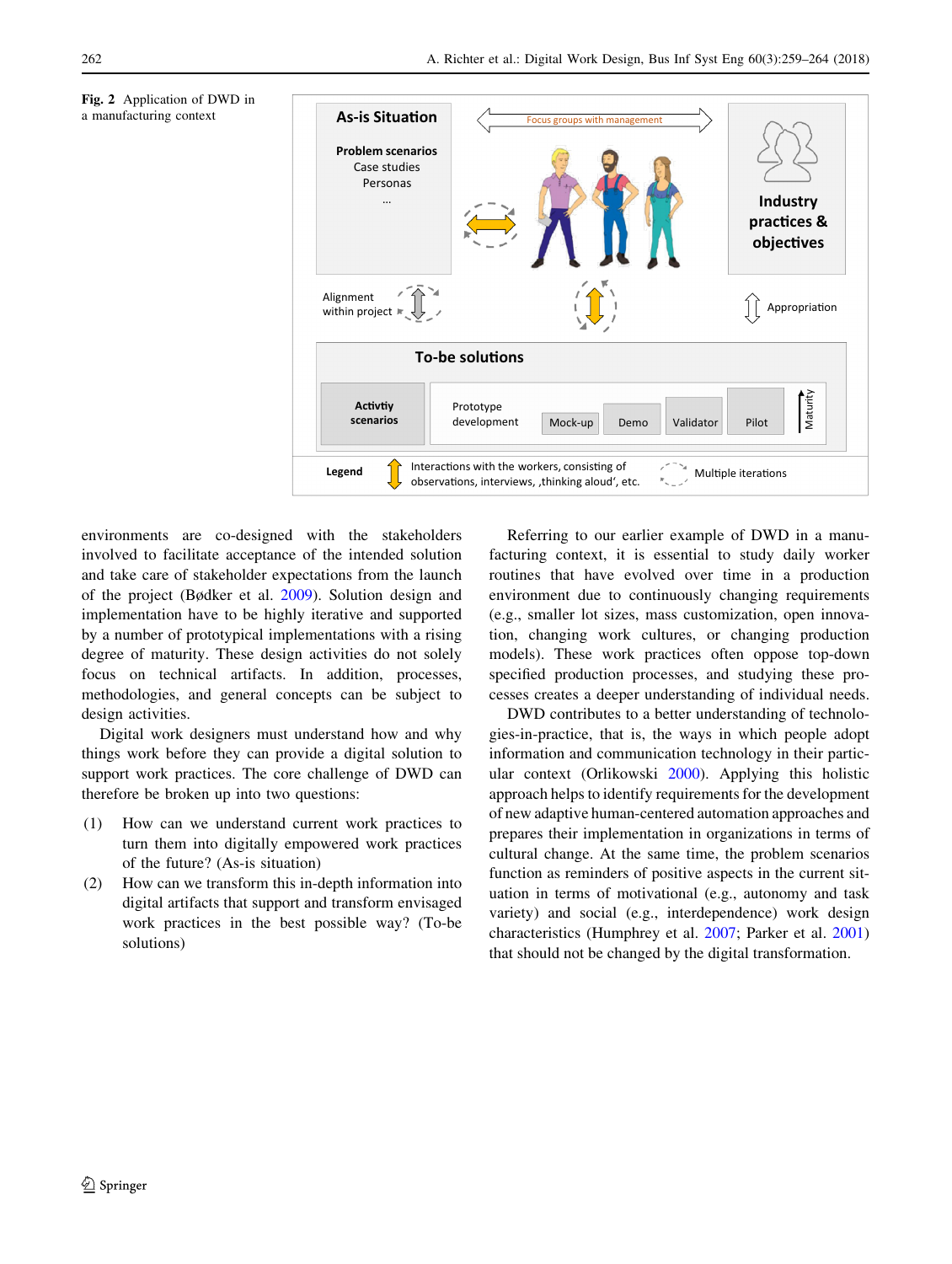#### Exhibit 3: Case vignette – manufacturing (continued)

The problem scenario in Fig. 3 displays a situation that happens millions of times a day in companies worldwide: A tool setter, Hans, documents important occurrences at the end of the shift in the handwritten shift book. Hans also has to complete a shift handover sheet on which he documents key issues concerning the personnel, material, machines, and further planning. Both processes are redundant, as almost the same information is being documented. Hans does not consider his notes in the shift book as important. He often keeps them short and in busy times he even forgets to document incidents that occurred some hours before. The shift book is a simple paper notebook, which means he cannot attach additional information, such as documents or photos, although these could be useful to document defective parts. That can be a problem if he wants to look up similar incidents a few weeks later. The chance of finding a well-documented incident and learning from it is relatively low.

The activity scenario shows how the tool setter and his colleague document important occurrences in a digital shift book. The solution does not only contain manually entered information, but also information that the system generated during task execution, for example maintenance work or retooling. The shift handover sheet is integrated in such a way that it does not have to be completed separately.

A major advantage of the solution is that all the entries, notes, and the status of completed tasks are done in parallel with the task processing during the shift. The tool setter no longer needs extra time at the end of a task or shift to complete documents. Additionally, it allows him to link the documents and the photos, providing a coherent view that includes all activities and incidents at a particular machine. Aggregated information is stored centrally and the team leader can access the data at any time. This makes troubleshooting and problem analysis far easier and more efficient.

Figure 3 illustrates the potential outcome of the DWD process through a concrete example in the manufacturing context that was explained above. It shows how specific human work practices can be supported digitally.

## 4 Conclusion and Research Agenda

Whereas DWD has its roots in long-standing traditions of workplace studies, it can be understood as a research area that goes beyond traditional approaches. Table [1](#page-1-0) shows the differences.

DWD offers ample research opportunities in the fields of organizational change, technology appropriation, and using these new design artifacts. Research is needed about (a) the process of studying and designing tools and digital work environments, (b) how appropriate digital support for workers can be introduced, and (c) the context in which DWD is happening.

- (a) Studying and designing tools.
	- How can we support human-to-human collaboration in a dirty and noisy environment?
	- How can humans and robots collaborate in an effective and safe way?
	- Which are meta design principles and design patterns for digital work practices?
- (b) Introducing digital support.
	- How can new forms of work be implemented digitally in a participatory way?
	- How can workers be qualified in the workplace for changing and challenging tasks?
	- How can we assure that workers understand the benefits of the proposed solutions? How can these be evaluated?
	- Which boundary objects are suited to facilitate the interdisciplinary discussion about future work with various stakeholders?
- (c) Context of DWD.
	- What characterizes an organization that has good institutional frame conditions for digital work design?
	- What is the role of DWD when it comes to introducing robotic process automation in order to reduce repetitive, routine tasks through software-based automatisms in domains like the service industry (Willcocks et al. [2017](#page-5-0))?

Answering these questions is key for a successful transformation of organizations to meet tomorrow's demands.



Fig. 3 Case vignette – outcome of the DWD process (scenarios and prototype)